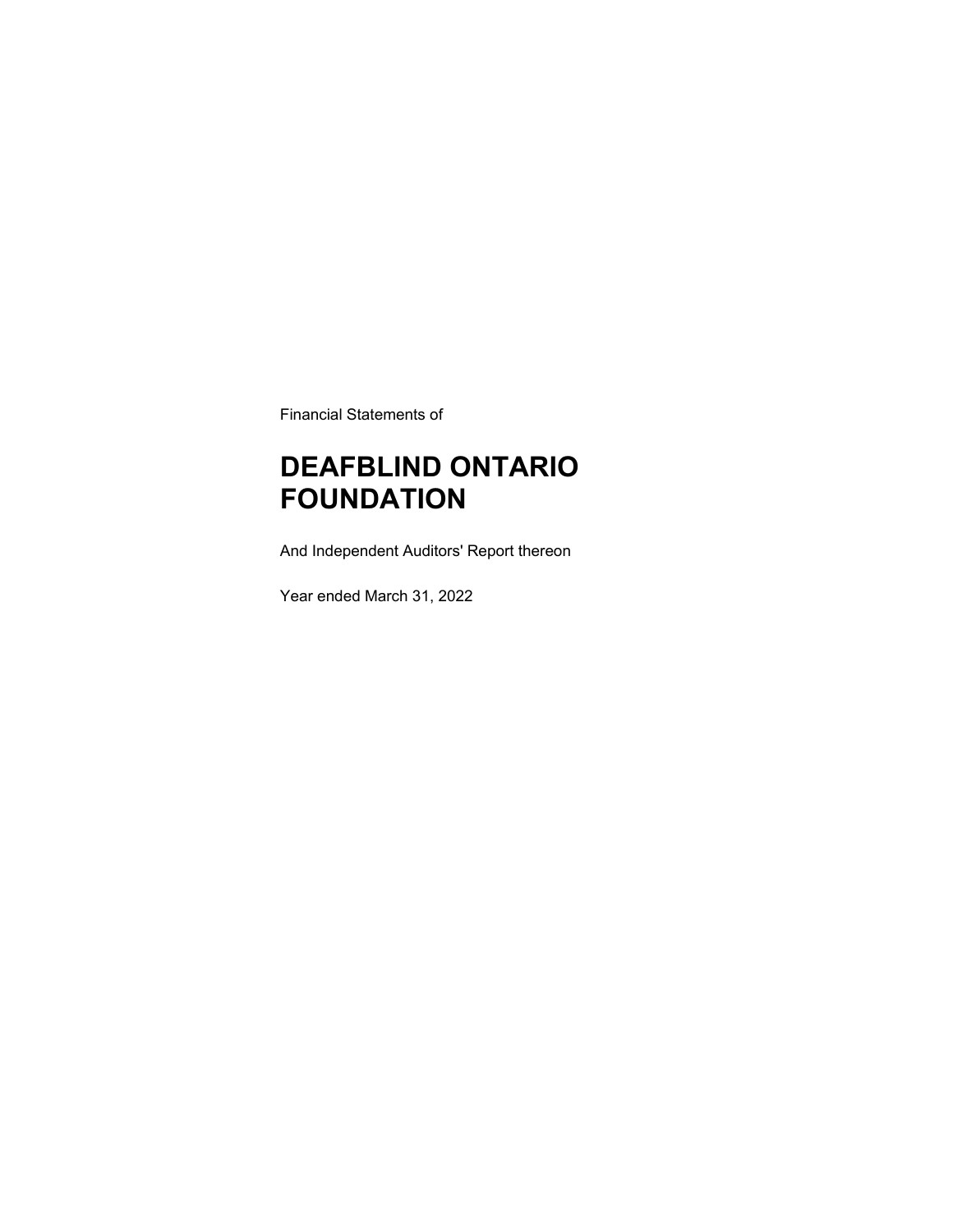

KPMG LLP Vaughan Metropolitan Centre 100 New Park Place, Suite 1400 Vaughan ON L4K 0J3 Canada Tel 905-265-5900 Fax 905-265-6390

### **INDEPENDENT AUDITORS' REPORT**

To the Board of Directors of Deafblind Ontario Foundation

### *Qualified Opinion*

We have audited the financial statements of Deafblind Ontario Foundation (the Entity), which comprise:

- the statement of financial position as at March 31, 2022
- the statement of revenue and expenses for the year then ended
- the statement of changes in net assets for the year then ended
- the statement of cash flows for the year then ended
- and notes to the financial statements, including a summary of significant accounting policies

(Hereinafter referred to as the "financial statements").

In our opinion, except for the possible effects of the matter described in the *"Basis for Qualified Opinion"* section of our auditors' report, the accompanying financial statements present fairly, in all material respects, the financial position of the Entity as at March 31, 2022, and its results of operations and its cash flows for the year then ended in accordance with Canadian accounting standards for not-for-profit organizations.

### *Basis for Qualified Opinion*

In common with many charitable organizations, the Entity derives revenue from donations, the completeness of which is not susceptible to satisfactory audit verification. Accordingly, verification of these revenues was limited to the amounts recorded in the records of the Entity.

Therefore, we were not able to determine whether any adjustments might be necessary to:

- the current assets reported in the statement of financial position as at March 31, 2022
- the donations revenue and excess of revenue over expenses reported in the statement of revenue and expenses for the year ended March 31, 2022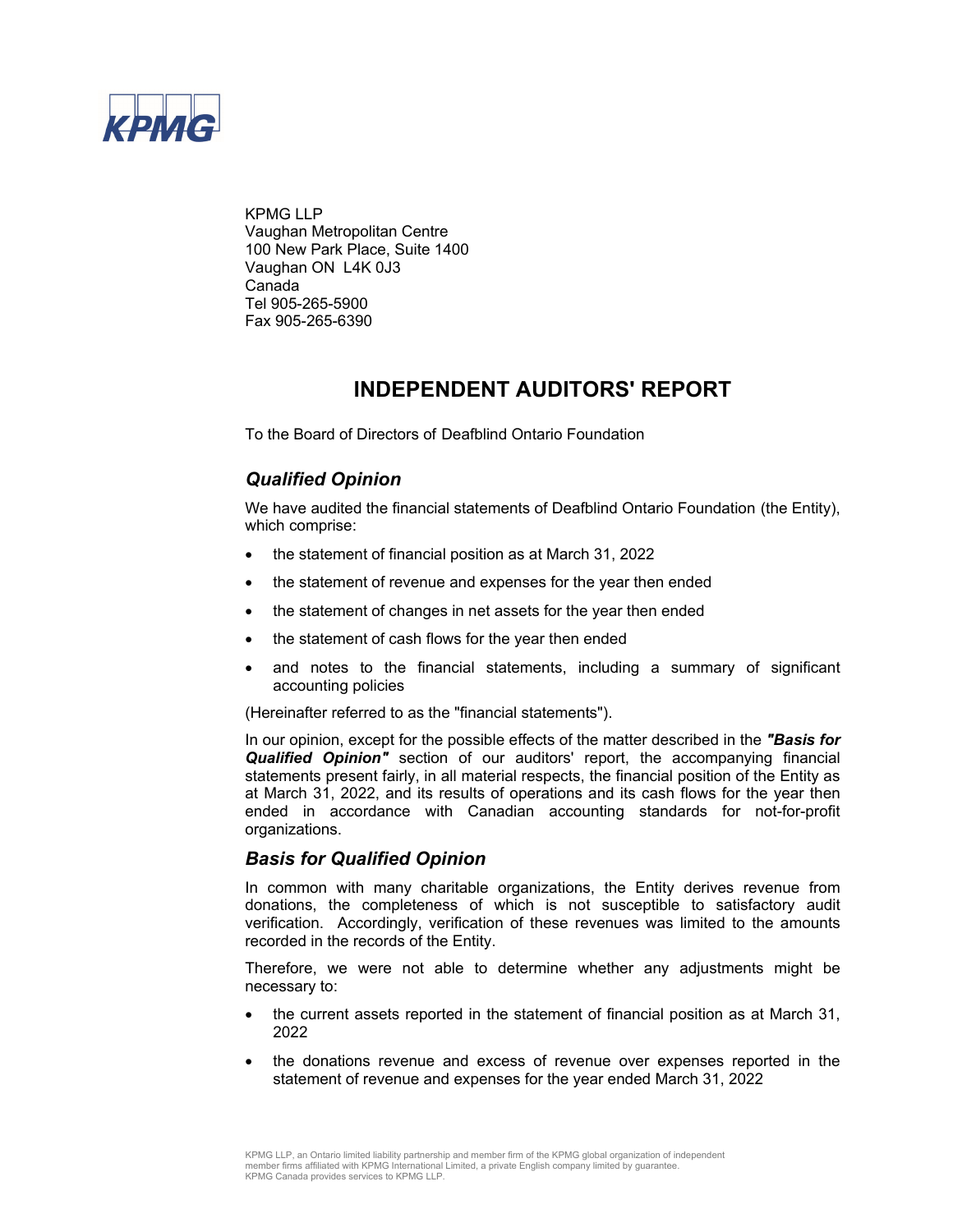

Page 2

- the fund balances, at the beginning and end of the year, reported in the statement of changes in net assets for the year ended March 31, 2022
- the excess of revenue over expenses reported in the statement of cash flows for the year ended March 31, 2022.

We conducted our audit in accordance with Canadian generally accepted auditing standards. Our responsibilities under those standards are further described in the *"Auditors' Responsibilities for the Audit of the Financial Statements"* section of our auditors' report.

We are independent of the Entity in accordance with the ethical requirements that are relevant to our audit of the financial statements in Canada and we have fulfilled our other ethical responsibilities in accordance with these requirements.

We believe that the audit evidence we have obtained is sufficient and appropriate to provide a basis for our qualified opinion.

#### *Responsibilities of Management and Those Charged with Governance for the Financial Statements*

Management is responsible for the preparation and fair presentation of the financial statements in accordance with Canadian accounting standards for not-for-profit organizations, and for such internal control as management determines is necessary to enable the preparation of financial statements that are free from material misstatement, whether due to fraud or error.

In preparing the financial statements, management is responsible for assessing the Entity's ability to continue as a going concern, disclosing as applicable, matters related to going concern and using the going concern basis of accounting unless management either intends to liquidate the Entity or to cease operations, or has no realistic alternative but to do so.

Those charged with governance are responsible for overseeing the Entity's financial reporting process.

#### *Auditors' Responsibilities for the Audit of the Financial Statements*

Our objectives are to obtain reasonable assurance about whether the financial statements as a whole are free from material misstatement, whether due to fraud or error, and to issue an auditors' report that includes our opinion.

Reasonable assurance is a high level of assurance, but is not a guarantee that an audit conducted in accordance with Canadian generally accepted auditing standards will always detect a material misstatement when it exists.

Misstatements can arise from fraud or error and are considered material if, individually or in the aggregate, they could reasonably be expected to influence the economic decisions of users taken on the basis of the financial statements.

As part of an audit in accordance with Canadian generally accepted auditing standards, we exercise professional judgment and maintain professional skepticism throughout the audit.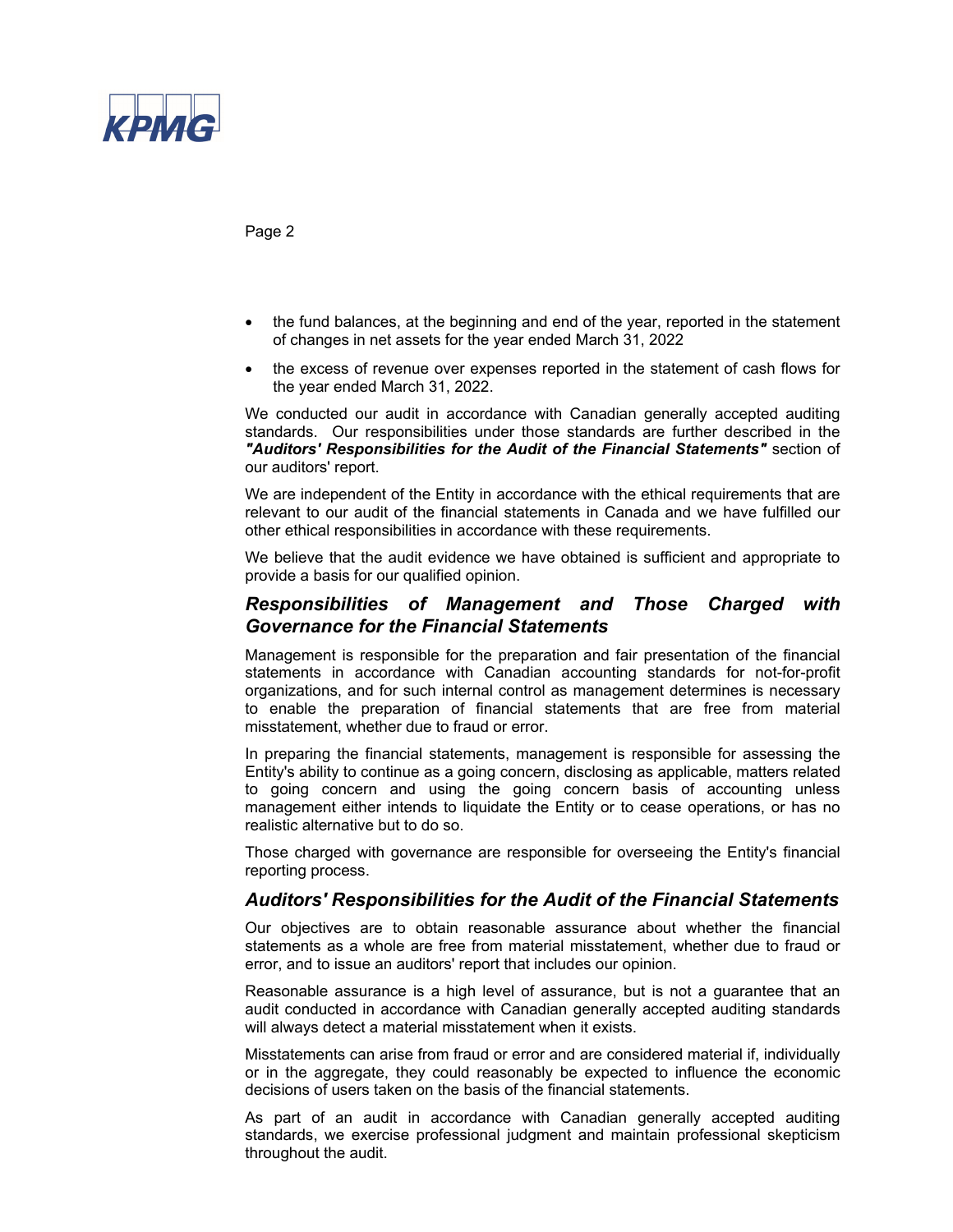

Page 3

We also:

• Identify and assess the risks of material misstatement of the financial statements, whether due to fraud or error, design and perform audit procedures responsive to those risks, and obtain audit evidence that is sufficient and appropriate to provide a basis for our opinion.

The risk of not detecting a material misstatement resulting from fraud is higher than for one resulting from error, as fraud may involve collusion, forgery, intentional omissions, misrepresentations, or the override of internal control.

- Obtain an understanding of internal control relevant to the audit in order to design audit procedures that are appropriate in the circumstances, but not for the purpose of expressing an opinion on the effectiveness of the Entity's internal control.
- Evaluate the appropriateness of accounting policies used and the reasonableness of accounting estimates and related disclosures made by management.
- Conclude on the appropriateness of management's use of the going concern basis of accounting and, based on the audit evidence obtained, whether a material uncertainty exists related to events or conditions that may cast significant doubt on the Entity's ability to continue as a going concern. If we conclude that a material uncertainty exists, we are required to draw attention in our auditors' report to the related disclosures in the financial statements or, if such disclosures are inadequate, to modify our opinion. Our conclusions are based on the audit evidence obtained up to the date of our auditors' report. However, future events or conditions may cause the Entity to cease to continue as a going concern.
- Evaluate the overall presentation, structure and content of the financial statements, including the disclosures, and whether the financial statements represent the underlying transactions and events in a manner that achieves fair presentation.
- Communicate with those charged with governance regarding, among other matters, the planned scope and timing of the audit and significant audit findings, including any significant deficiencies in internal control that we identify during our audit.

 $kPm6$  11P

Chartered Professional Accountants, Licensed Public Accountants

Vaughan, Canada

June 1, 2022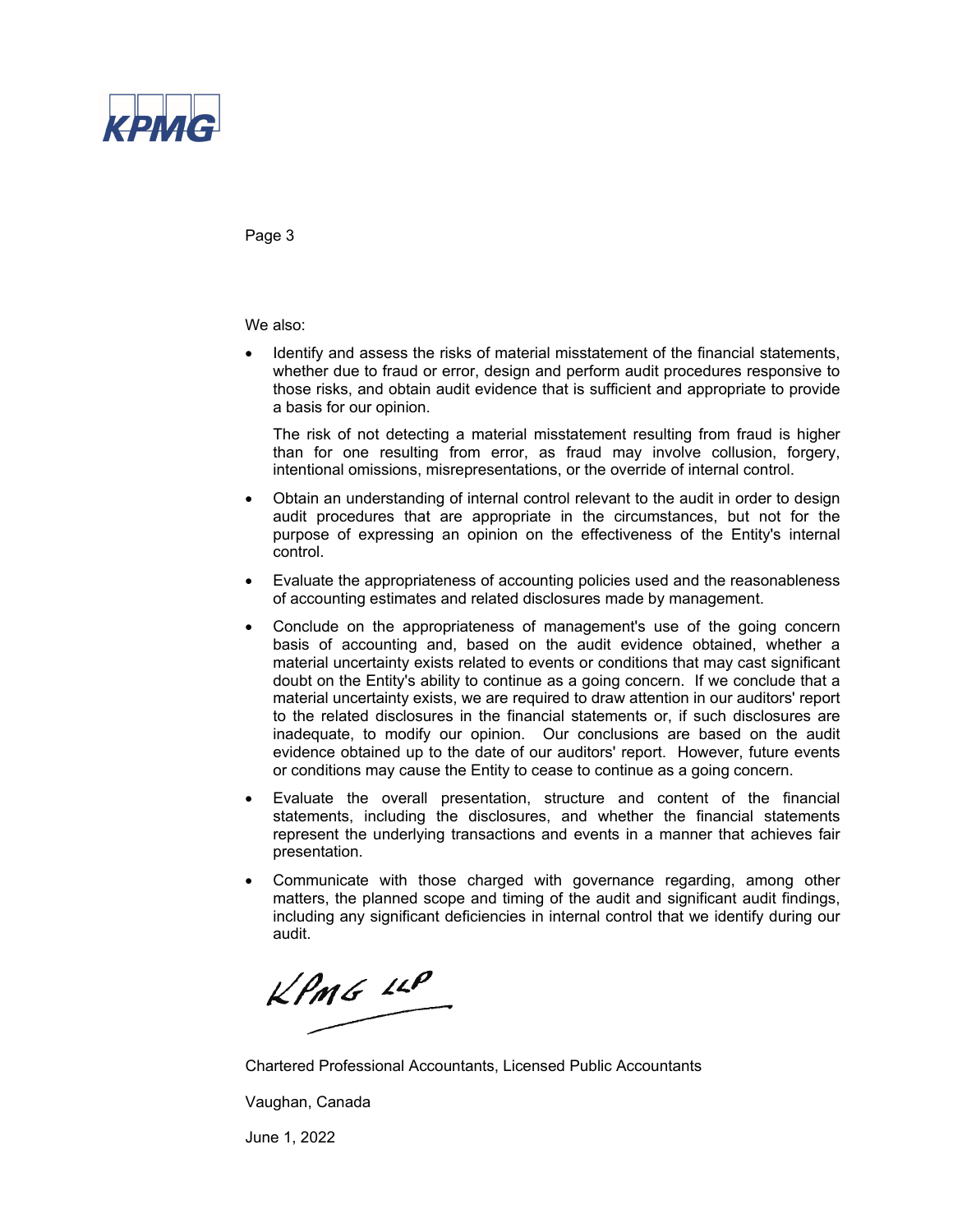(Incorporated under the laws of Ontario without share capital)

Statement of Financial Position

March 31, 2022, with comparative information for 2021

|                                                                                                                                                                                              | 2022                                      | 2021                                     |
|----------------------------------------------------------------------------------------------------------------------------------------------------------------------------------------------|-------------------------------------------|------------------------------------------|
| <b>Assets</b>                                                                                                                                                                                |                                           |                                          |
| Current assets:                                                                                                                                                                              |                                           |                                          |
| Cash and cash equivalents                                                                                                                                                                    | \$<br>951,607                             | \$<br>491,664                            |
| Accounts receivable                                                                                                                                                                          | 6,215                                     | 811                                      |
| Due from DeafBlind Ontario Services (note 8)                                                                                                                                                 | 41,608                                    | 405,711                                  |
| Prepaid expenses                                                                                                                                                                             | 6,611                                     | 5,341                                    |
|                                                                                                                                                                                              | 1,006,041                                 | 903,527                                  |
| Investments (note 2)                                                                                                                                                                         | 783,667                                   | 668,153                                  |
| Capital assets (note 3)                                                                                                                                                                      | 1,941,943                                 | 2,032,325                                |
|                                                                                                                                                                                              | \$3,731,651                               | 3,604,005<br>\$                          |
| <b>Current liabilities:</b><br>Accounts payable and accrued liabilities (note 8)<br>Government remittances payable<br>Deferred revenue (note 8)<br>Mortgage loans - current portion (note 4) | \$<br>151,690<br>384<br>673,926<br>35,191 | 139,820<br>\$<br>85<br>598,308<br>35,191 |
|                                                                                                                                                                                              | 861,191                                   | 773,404                                  |
| Mortgage loans (note 4)                                                                                                                                                                      | 714,665                                   | 749,856                                  |
| Unamortized restricted capital contributions (note 5)                                                                                                                                        | 888,722                                   | 938,095                                  |
| Net assets:                                                                                                                                                                                  |                                           |                                          |
| Invested in capital assets (note 6)                                                                                                                                                          | 303,365                                   | 309,183                                  |
| Internally Restricted Fund (note 7)                                                                                                                                                          | 803,131                                   | 628,497                                  |
| <b>Operating Fund</b>                                                                                                                                                                        | 160,577                                   | 204,970                                  |
|                                                                                                                                                                                              | 1,267,073                                 | 1,142,650                                |
|                                                                                                                                                                                              | \$<br>3,731,651                           | 3,604,005<br>\$                          |

See accompanying notes to financial statements.

On behalf of the Board:

 $\omega$  Director **Director**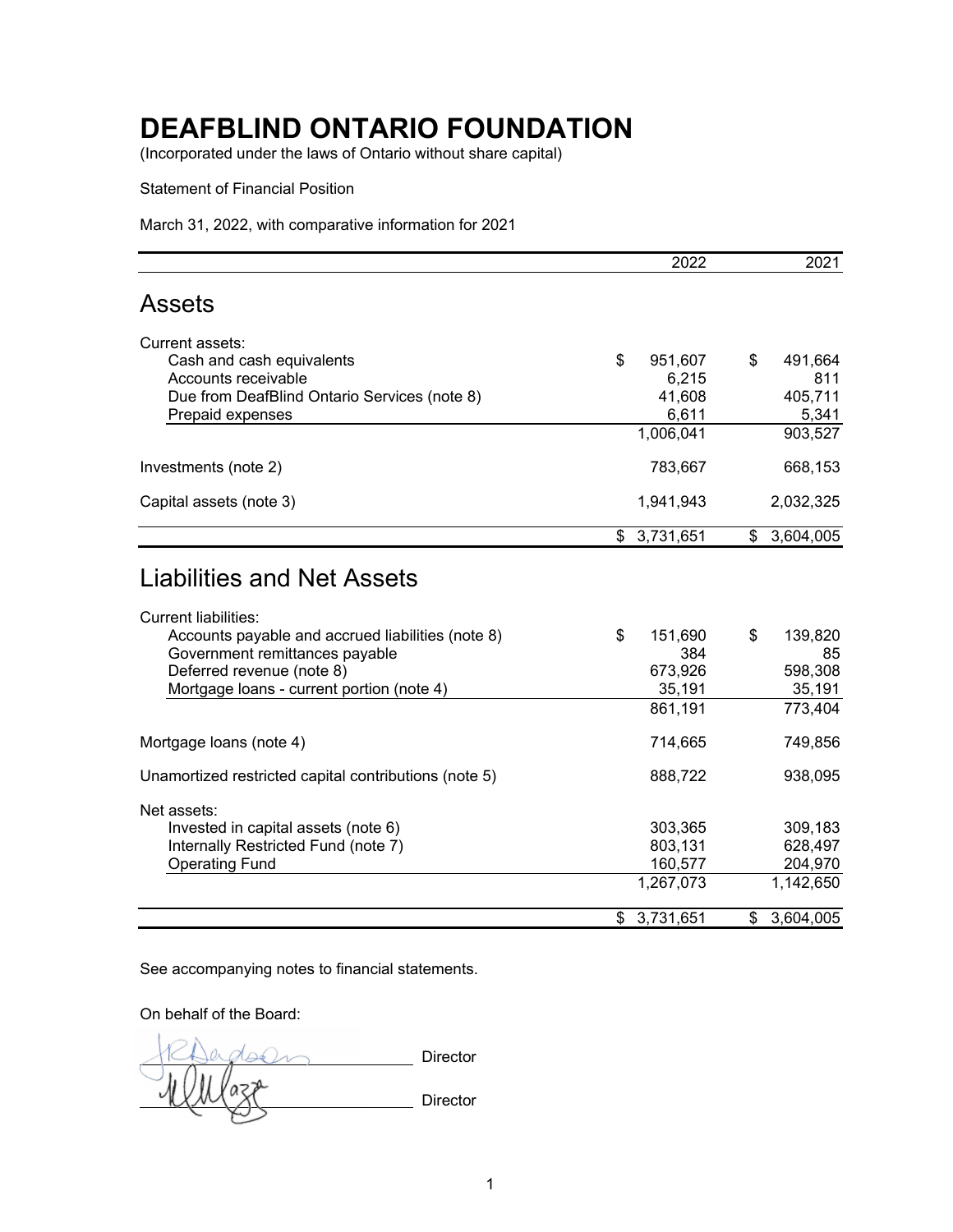Statement of Revenue and Expenses

Year ended March 31, 2022, with comparative information for 2021

|                                                       | 2022          | 2021          |
|-------------------------------------------------------|---------------|---------------|
| Revenue:                                              |               |               |
| Fundraising activities                                | \$<br>96,032  | \$<br>93,545  |
| Donations                                             | 163,763       | 185,591       |
| Contribution from Deafblind Ontario Services (note 8) |               | 628,497       |
| Other (note 8)                                        | 124,176       | 124,176       |
| Amortization of restricted capital contributions      | 49,373        | 49,373        |
| Investment income                                     | 40,918        | 72,040        |
|                                                       | 474,262       | 1,153,222     |
| Expenses:                                             |               |               |
| Operating (note 8)                                    | 201,407       | 174,679       |
| Amortization of capital assets                        | 90.382        | 90,382        |
| Fundraising activities                                | 31,110        | 32,924        |
| Interest                                              | 26,940        | 27,587        |
|                                                       | 349,839       | 325,572       |
| Excess of revenue over expenses                       | \$<br>124,423 | \$<br>827,650 |

See accompanying notes to financial statements.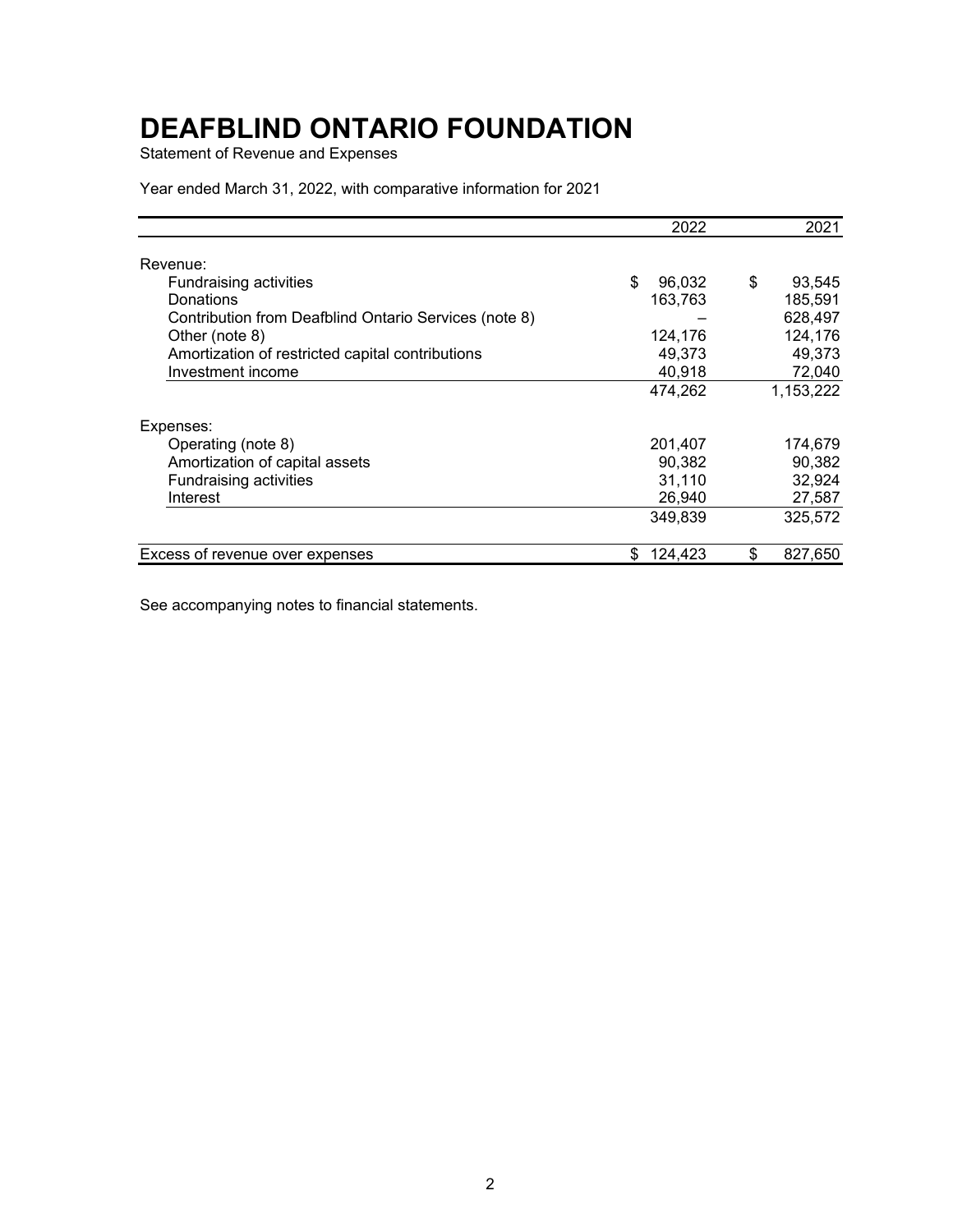Statement of Changes in Net Assets

#### Year ended March 31, 2022, with comparative information for 2021

|                                                             |                               |                                  |                   | 2022            | 2021            |
|-------------------------------------------------------------|-------------------------------|----------------------------------|-------------------|-----------------|-----------------|
|                                                             | Invested in<br>capital assets | Internally<br>Restricted<br>Fund | Operating<br>Fund | Total           | Total           |
| Net assets, beginning of year                               | \$<br>309,183                 | \$<br>628,497                    | \$<br>204.970     | \$<br>1,142,650 | \$              |
| Excess (deficiency) of revenue<br>over expenses             | (41,009)                      |                                  | 165.432           | 124,423         | 827,650         |
| Contribution of land                                        |                               |                                  |                   |                 | 315,000         |
| Restricted fund transfers (note 7)                          |                               | 174,634                          | (174, 634)        |                 |                 |
| Change in net assets invested in<br>capital assets (note 6) | 35,191                        |                                  | (35, 191)         |                 |                 |
| Net assets, end of year                                     | \$<br>303,365                 | \$<br>803.131                    | \$<br>160.577     | \$<br>1,267,073 | \$<br>1.142.650 |

See accompanying notes to financial statements.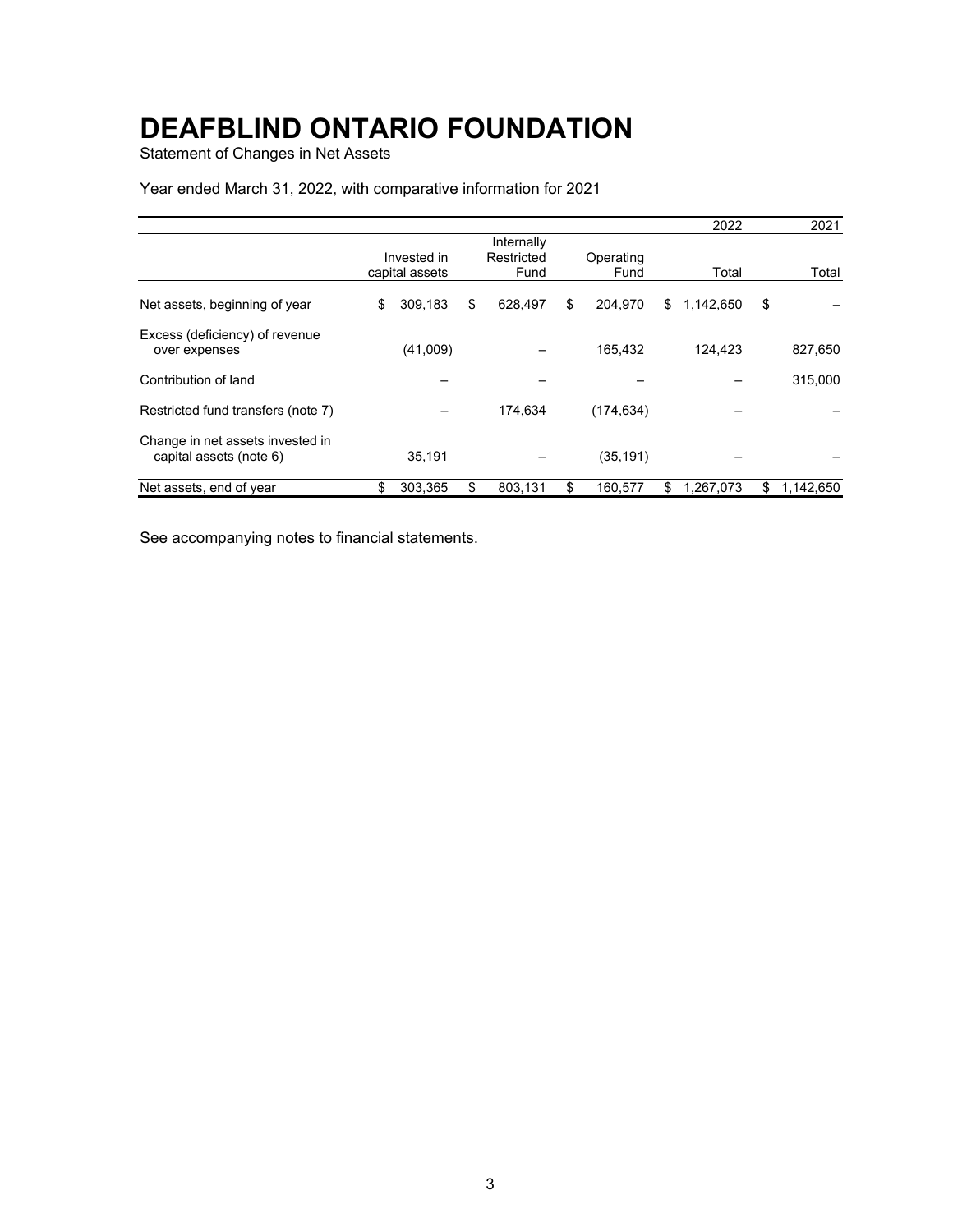Statement of Cash Flows

Year ended March 31, 2022, with comparative information for 2021

|                                                              | 2022          | 2021          |
|--------------------------------------------------------------|---------------|---------------|
| Cash provided by (used in):                                  |               |               |
| Operating activities:                                        |               |               |
| Excess of revenue over expenses<br>Items not involving cash: | \$<br>124,423 | \$<br>827,650 |
| Amortization of capital assets                               | 90,382        | 90,382        |
| Amortization of restricted capital contributions             | (49, 373)     | (49, 373)     |
| Unrealized gain on investments                               | (115, 514)    | (51, 697)     |
| Change in non-cash operating working capital:                |               |               |
| Accounts receivable                                          | (5,404)       | (811)         |
| Due from DeafBlind Ontario Services                          | 364,103       | (405, 711)    |
| Prepaid expenses                                             | (1,270)       | (5, 341)      |
| Accounts payable and accrued liabilities                     | 11,870        | 139,820       |
| Government remittances payable                               | 299           | 85            |
| Deferred revenue                                             | 75,618        | 598,308       |
|                                                              | 495,134       | 1,143,312     |
| Financing activities:                                        |               |               |
| Repayment of mortgage loans                                  | (35, 191)     | (35, 192)     |
| Investing activities:                                        |               |               |
| Increase in investments                                      |               | (616, 456)    |
| Increase in cash and cash equivalents                        | 459,943       | 491,664       |
| Cash and cash equivalents, beginning of year                 | 491,664       |               |
| Cash and cash equivalents, end of year                       | \$<br>951,607 | \$<br>491,664 |
|                                                              |               |               |
| Supplemental cash flow information:                          |               |               |
| <b>Contribution of land from DeafBlind</b>                   |               |               |
| <b>Ontario Services</b>                                      | \$            | \$<br>315,000 |
| Contribution of buildings from DeafBlind                     |               |               |
| <b>Ontario Services</b>                                      |               | 1,807,707     |
| Assumption of mortgage loans from DeafBlind                  |               |               |
| <b>Ontario Services</b>                                      |               | (820, 239)    |
|                                                              |               |               |

See accompanying notes to financial statements.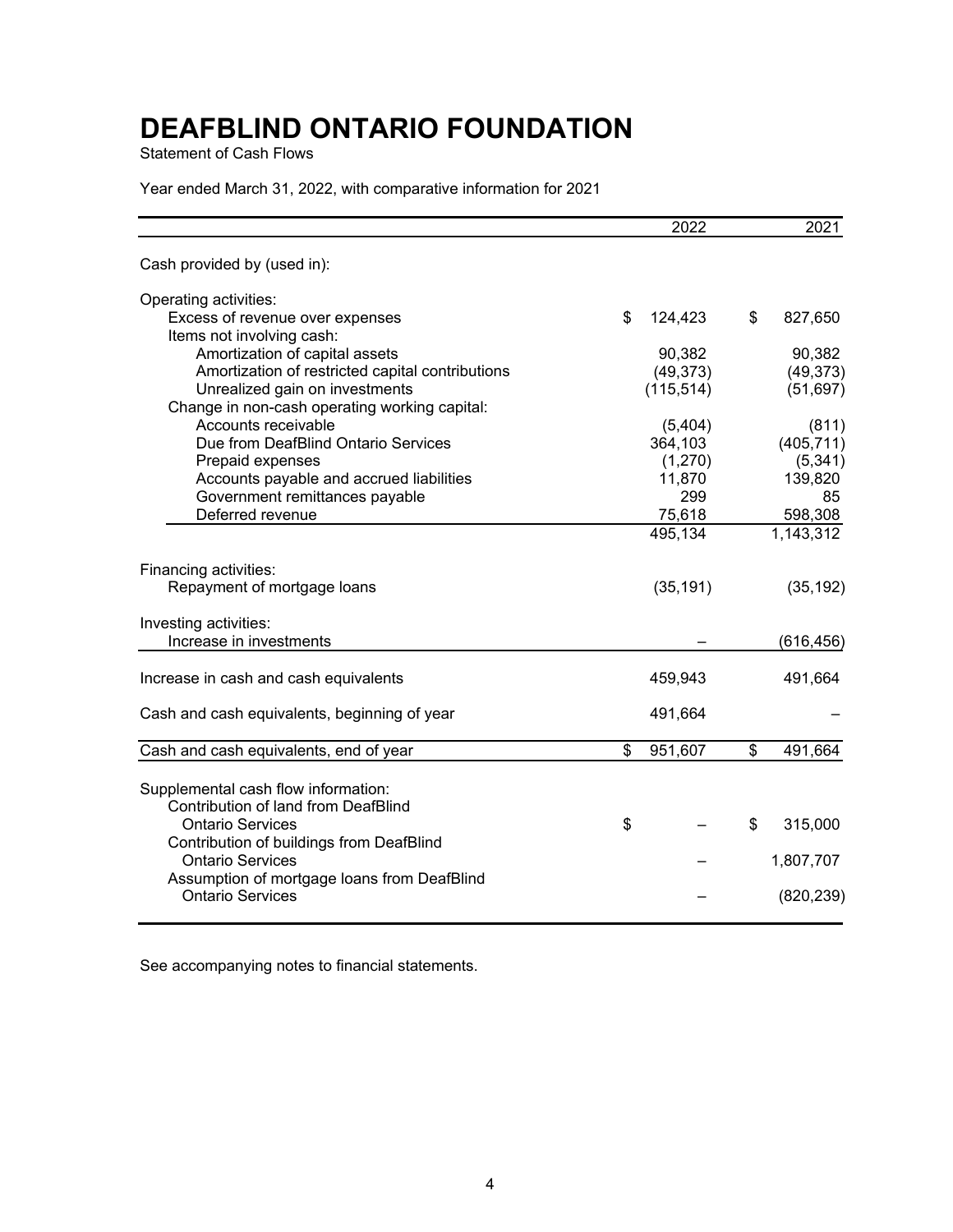Notes to Financial Statements

Year ended March 31, 2022

DeafBlind Ontario Foundation (the "Foundation") is a registered charity registered as a public foundation with the Canada Revenue Agency. The Foundation is a not-for-profit organization and was incorporated without share capital under the laws of the Province of Ontario on April 12, 2019. The Foundation commenced operations on April 1, 2020. The Foundation had no financial activity between April 12, 2019 and April 1, 2020. The Foundation was established to provide specially adapted residential accommodations, assistive devices and equipment, and fund recreational programs for individuals who are deafblind, deaf, hard of hearing or non-verbal and inspire investment in the future of individuals with deafblindness.

#### **1. Significant accounting policies:**

(a) Basis of presentation:

These financial statements have been prepared by management in accordance with Canadian accounting standards for not-for-profit organizations using the restricted fund method of reporting restricted contributions.

(b) Cash and cash equivalents:

Cash and cash equivalents include cash on hand and short-term deposits which are highly liquid with original maturities of less than three months at the date of acquisitions. These financial assets are convertible to known amounts of cash and are subject to an insignificant risk of changes in value.

(c) Revenue recognition:

Revenue from donations and fundraising activities are recorded when collected.

Externally restricted donations are deferred until the funds have been used for the restricted purposes.

Donations received to purchase capital assets are deferred and amortized in the statement of revenue and expenses on the same basis as the related capital assets amortized.

Rental income is recognized in accordance with the underlying lease terms. To the extent that rent include free-rent periods and rental increases over the term of the lease, income is recognized on a straight-line basis over the term of the lease.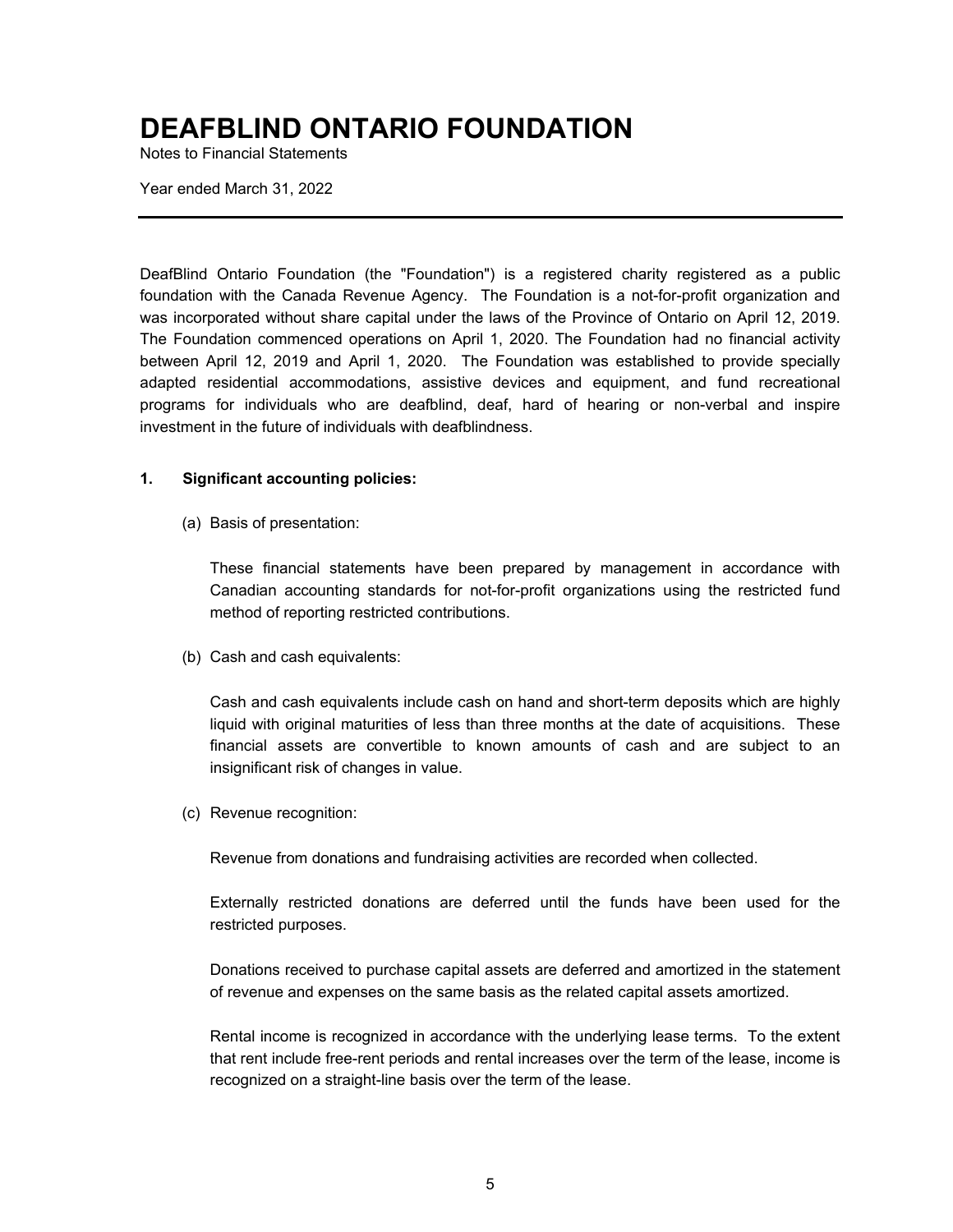Notes to Financial Statements (continued)

Year ended March 31, 2022

#### **1. Significant accounting policies (continued):**

(d) Capital assets:

Capital assets are recorded at cost less accumulated amortization. Amortization is provided on a straight-line basis at annual rates calculated to write off the assets over their estimated useful lives as follows:

Buildings 5%

Capital assets are written down to fair value or replacement cost to reflect partial impairments when conditions indicate that the assets no longer contribute to the Foundation's ability to provide services, or that the value of future economic benefits or service potential associated with the capital assets are less than their net carrying amounts.

(e) Donated capital assets, materials and services:

The work of the Foundation is dependent on the voluntary service of many individuals. Since these services are not normally purchased by the Foundation and because of the difficulty of determining their fair value, donated services are not recognized in the financial statements.

Donated materials are recorded at fair values at the time of receipt when fair values can be reasonably estimated.

(f) Financial instruments:

Financial assets and liabilities are recognized when the Foundation becomes a party to the contractual provisions of the instrument. Financial assets and liabilities are derecognized when the rights and obligations to receive or repay cash flows from the assets and liabilities have expired or have been transferred and the Foundation has transferred substantially all the risks and rewards of ownership.

Financial instruments are recorded at fair value on initial recognition and subsequently at amortized cost except for investments, which are recorded at fair value. Changes in fair value are recognized in the statement of revenue and expenses.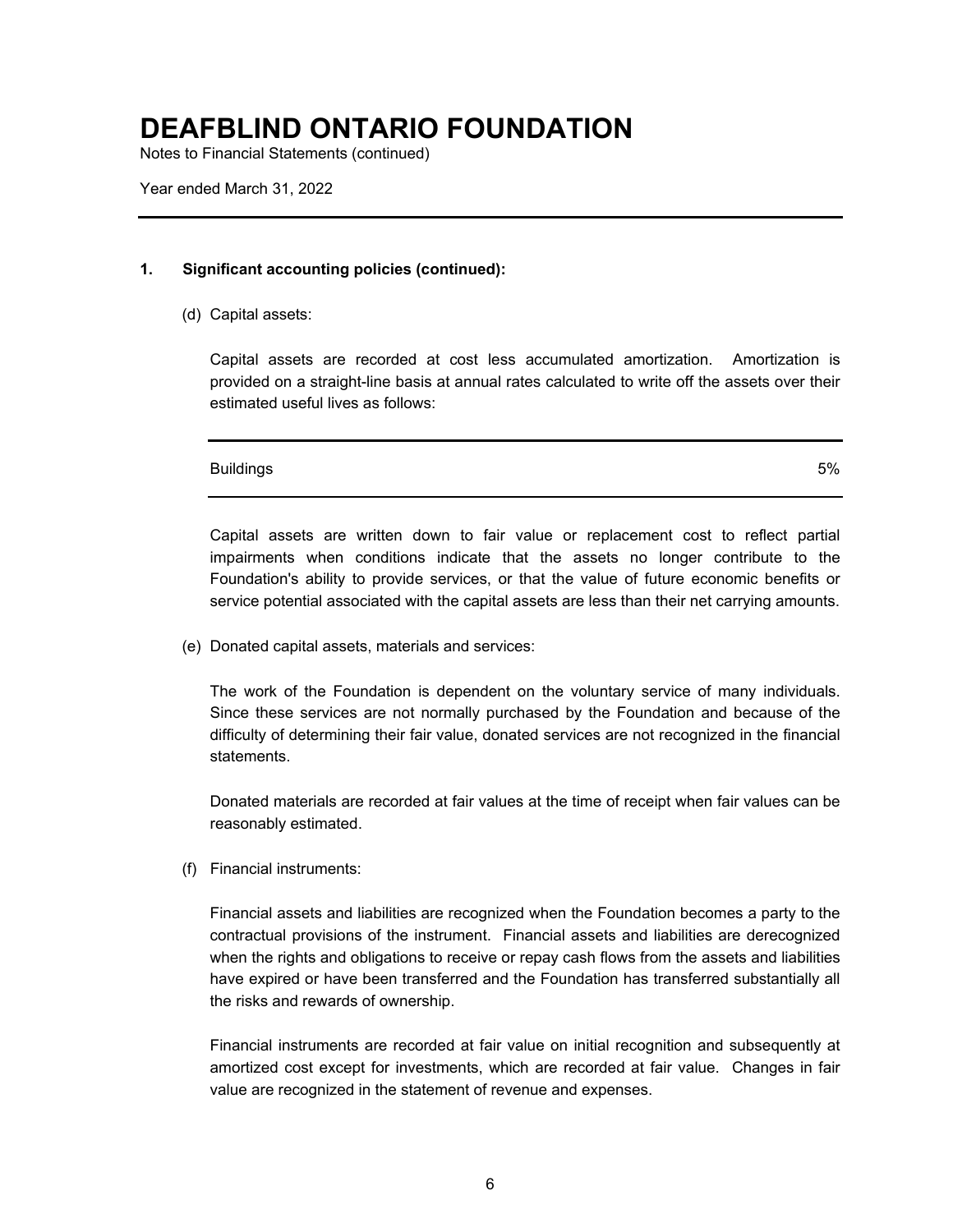Notes to Financial Statements (continued)

Year ended March 31, 2022

#### **1. Significant accounting policies (continued):**

Financial assets are assessed for impairment on an annual basis at the end of the fiscal year if there are indicators of impairment. If there is an indicator of impairment, the Foundation determines whether there is a significant adverse change in the expected amount or timing of future cash flows from the financial asset. If there is a significant adverse change in the expected cash flows, the carrying value of the financial asset is reduced to the highest of: (i) the present value of the expected cash flows; (ii) the amount that could be realized from selling the financial asset; or (iii) the amount the Foundation expects to realize by exercising its right to any collateral. If events and circumstances reverse in a future period, an impairment loss will be reversed to the extent of the improvement, not exceeding the initial carrying value. Impairments are recognized through the use of an allowance account, with a corresponding charge in the statement of revenue and expenses.

(g) Use of estimates:

The preparation of financial statements requires management to make estimates and assumptions that affect the reported amounts of assets and liabilities and disclosure of contingent assets and liabilities at the date of the financial statements and the reported amounts of revenue and expenses during the year. Actual amounts could differ from these estimates.

#### **2. Investments:**

|                                                                                                   | 2022                                                  | 2021                                       |
|---------------------------------------------------------------------------------------------------|-------------------------------------------------------|--------------------------------------------|
| Money market<br>Fixed income securities<br>Canadian equities<br>U.S. equities<br>Foreign equities | \$ 308,200<br>113,342<br>162,409<br>163,490<br>36,226 | \$274,105<br>111,522<br>138,979<br>143,547 |
|                                                                                                   | 783.667                                               | 668,153                                    |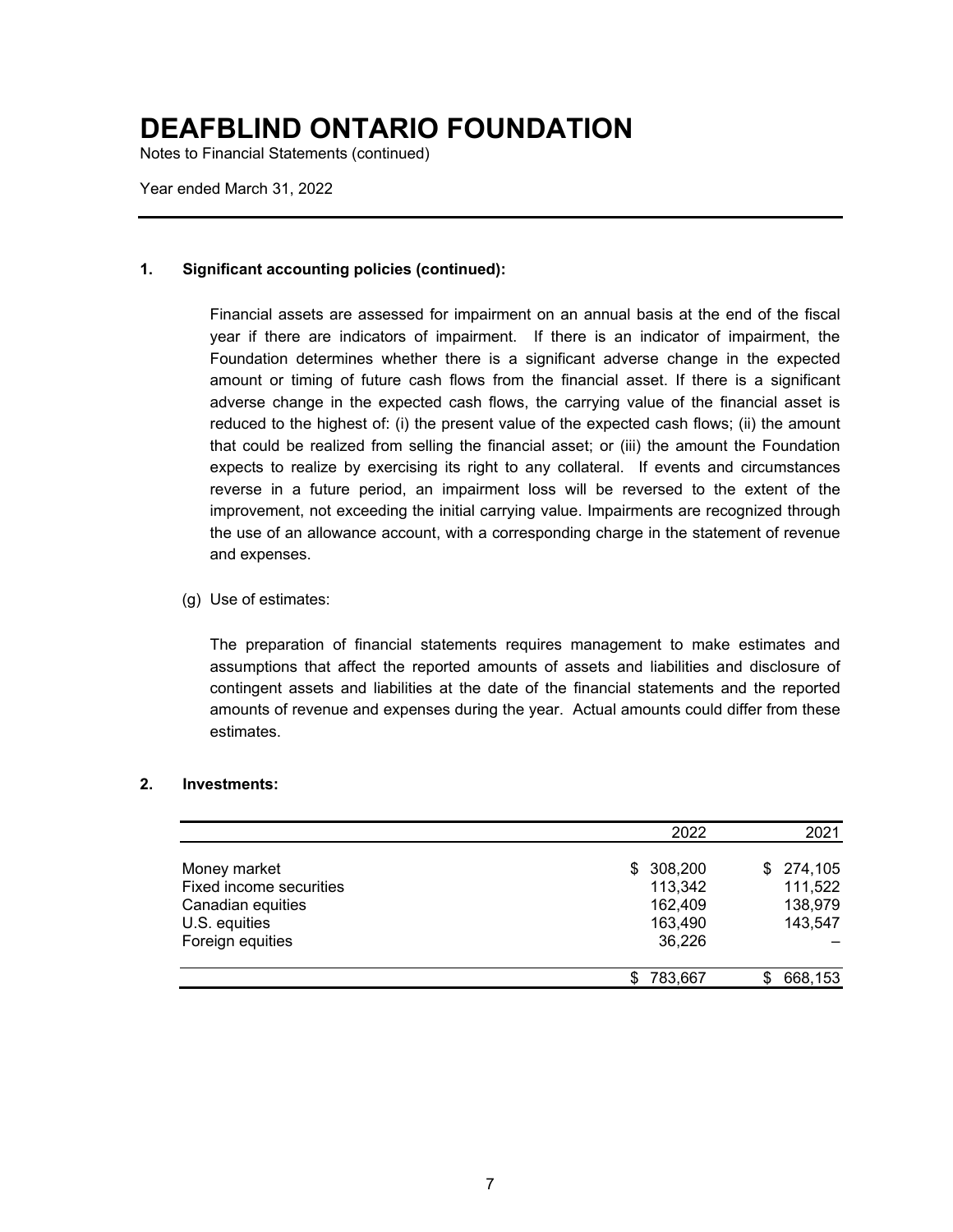Notes to Financial Statements (continued)

Year ended March 31, 2022

### **3. Capital assets:**

|                          |                           |      |                             |   | 2022                 |   | 2021                 |
|--------------------------|---------------------------|------|-----------------------------|---|----------------------|---|----------------------|
|                          |                           | Cost | Accumulated<br>amortization |   | Net book<br>value    |   | Net book<br>value    |
| Land<br><b>Buildings</b> | 315,000<br>S<br>1,807,707 | S    | 180.764                     | S | 315,000<br>1,626,943 | S | 315,000<br>1,717,325 |
|                          | 2,122,707                 | \$   | 180,764                     |   | 1,941,943            | S | 2,032,325            |

### **4. Mortgage loans:**

|                      | Due date     | Monthly     | Rate           | 2022          | 2021           |
|----------------------|--------------|-------------|----------------|---------------|----------------|
| Property             |              | payment     |                |               |                |
| 4681 Guy Avenue,     |              |             |                |               |                |
| Hanmer               | May 1, 2042  | 1,780<br>\$ | Prime $+0.75%$ | 259,078<br>\$ | 271,925<br>\$. |
| 1179 Notre Dame,     | November 28, |             |                |               |                |
| Embrun               | 2043         | 1,558       | Prime $+0.75%$ | 237,120       | 248,064        |
| 4707 Jacqueline St., |              |             |                |               |                |
| Hanmer               | June 6, 2044 | 1,639       | Prime $+0.75%$ | 253,658       | 265,058        |
|                      |              |             |                | 749,856       | 785,047        |
|                      |              |             |                |               |                |
| Less current portion |              |             |                | 35,191        | 35,191         |
|                      |              |             |                | 714,665<br>\$ | 749,856<br>S   |

Future principal payments required on all long-term debt for the next five years and thereafter are as follows:

| 2023       | \$<br>35,191  |
|------------|---------------|
| 2024       | 35,191        |
| 2025       | 35,191        |
| 2026       | 35,191        |
| 2027       | 35,191        |
| Thereafter | 573,901       |
|            | \$<br>749,856 |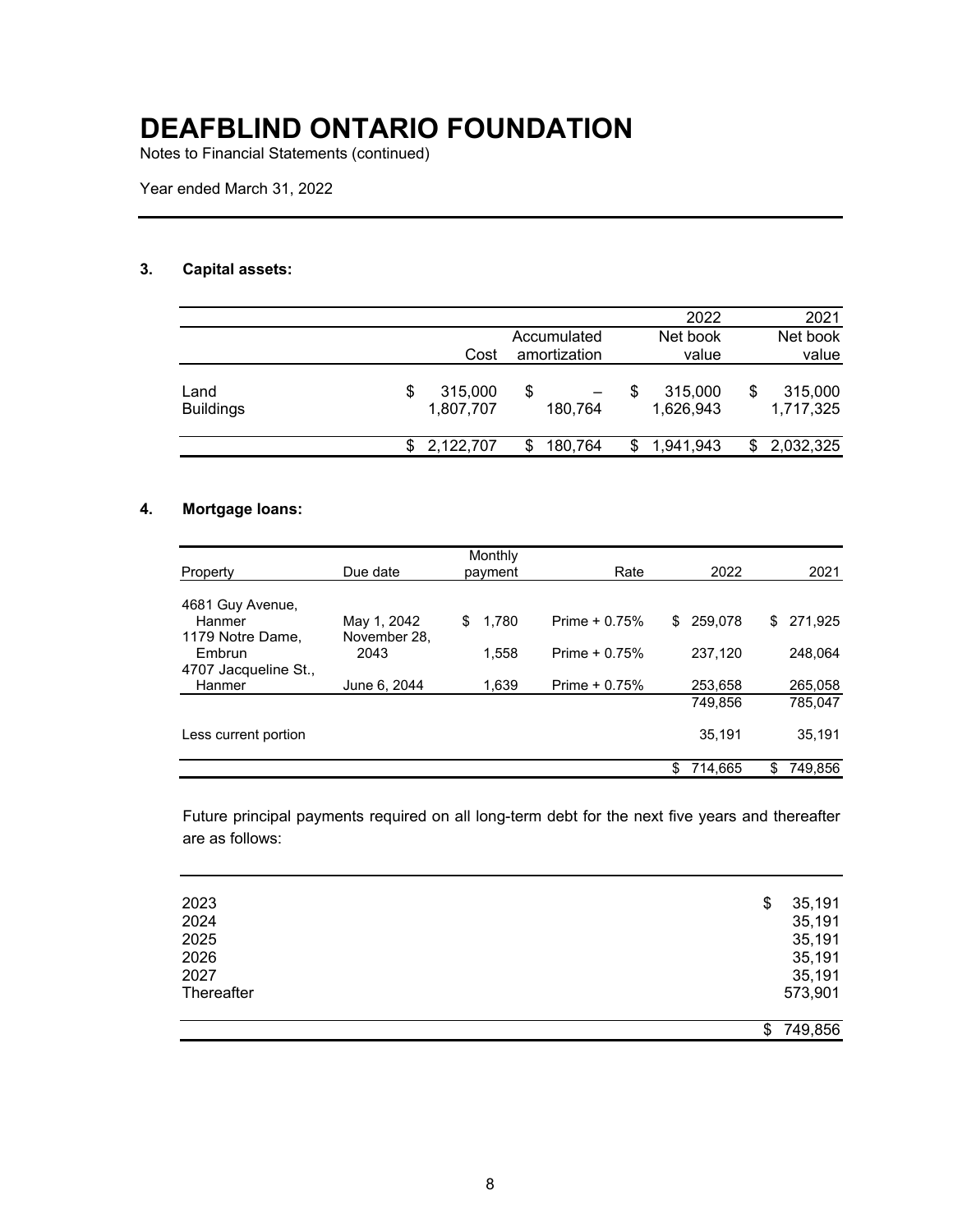Notes to Financial Statements (continued)

Year ended March 31, 2022

#### **4. Mortgage loans (continued):**

The mortgages are secured by a general security agreement, which include a general security agreement representing a first charge on all Foundation's present and after acquired personal property. In addition, the security requires an assignment of rent and leases as well as fire and liability insurance. Furthermore, the mortgages are secured by continuing collateral mortgages in the aggregate principal amount of \$875,600 which represent a first charge on the underlying real properties located at 4681 Guy Avenue, 4707 Jacqueline St. and 1179 Notre Dame.

#### **5. Unamortized restricted capital contributions:**

The unamortized restricted contributions relate to contributed capital assets or donations received that restrict the use of the funds to the purchase of property. These restricted contributions are deferred and amortized into revenues on the same basis as the amortization of the purchased capital assets. The balances at year end consist of the following:

|                                                                        | 2022      | 2021                 |
|------------------------------------------------------------------------|-----------|----------------------|
| Balance, beginning of year<br>Net contributions of capital assets from | \$938,095 | \$                   |
| DeafBlind Ontario Services<br>Amortization                             | (49, 373) | 987,468<br>(49, 373) |
| Balance, end of year                                                   | 888,722   | 938,095              |

#### **6. Net assets invested in capital assets:**

The net assets invested in capital assets consist of the following:

|                                                                                          |    | 2022                                  |   | 2021                                   |
|------------------------------------------------------------------------------------------|----|---------------------------------------|---|----------------------------------------|
| Net book value<br>Mortgage loans assumed<br>Unamortized restricted capital contributions | S. | 1,941,943<br>(749, 856)<br>(888, 722) |   | \$2,032,325<br>(785, 047)<br>(938,095) |
| Net assets invested in capital assets                                                    |    | 303,365                               | S | 309,183                                |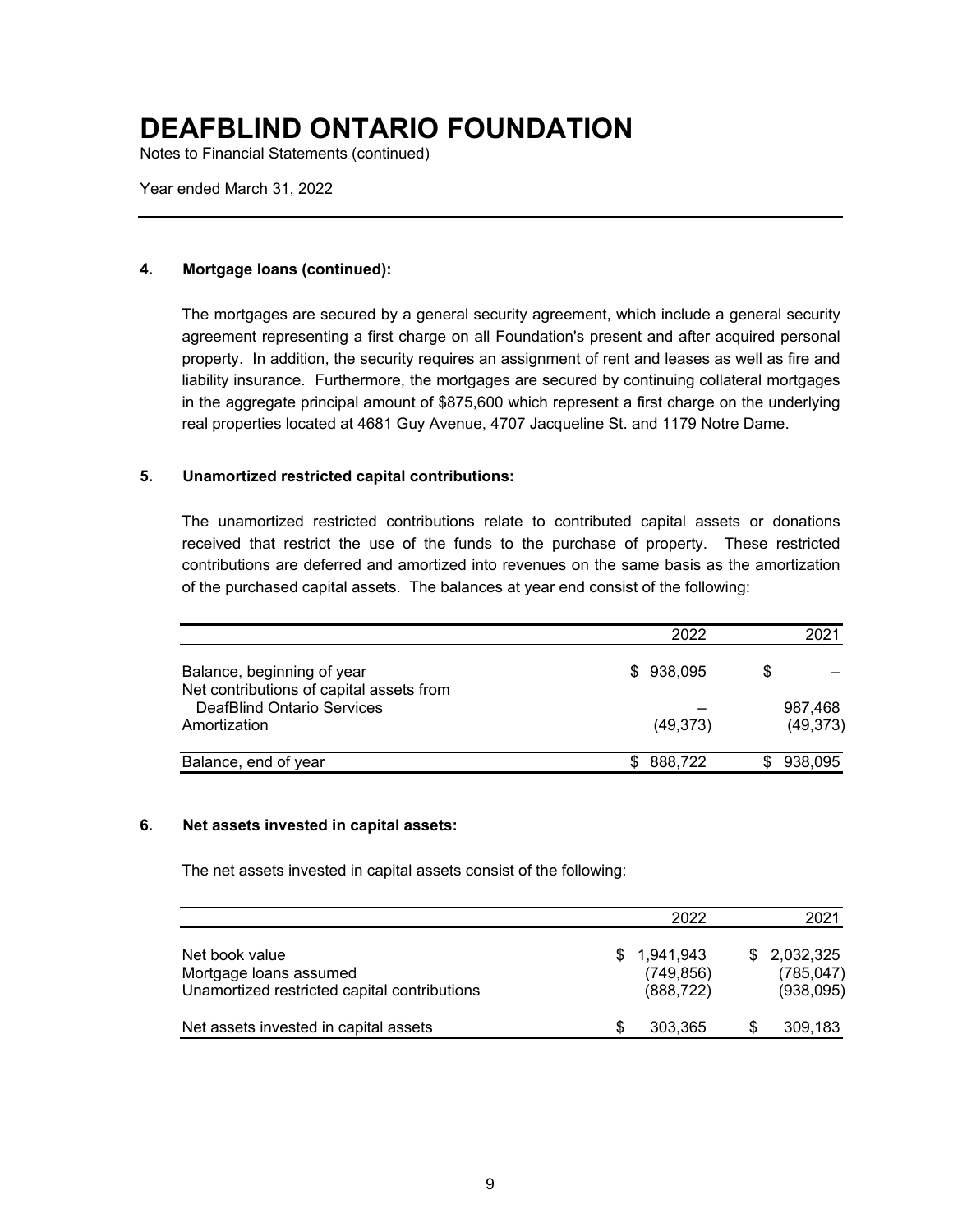Notes to Financial Statements (continued)

Year ended March 31, 2022

#### **6. Net assets invested in capital assets (continued):**

The change in net assets invested in capital assets is calculated as follows:

|                                                 | 2022     | 2021     |
|-------------------------------------------------|----------|----------|
| Repayment of mortgage loans                     | \$35,191 | \$35,192 |
| Change in net assets invested in capital assets | \$35,191 | \$35,192 |

#### **7. Internally restricted funds:**

The Board of Directors established two internally restricted funds to provide the Foundation with financial stability and flexibility over the long term. The funds will be funded with non-restricted funding or donations:

(a) Contingent Restricted Fund:

This fund was established to support DeafBlind Ontario Services and the Foundation's dayto-day operations in the event of unforeseen and temporary shortfalls, such as legal liabilities.

(b) Strategic Restricted Fund:

This fund was established to be used for one-time, non-recurring expenses that will build long-term capacity, such as investment in new and existing infrastructure.

In accordance with the agreements between DeafBlind Ontario Services with Canada Mortgage and Housing Corporation ("CMHC") and with Investment in Affordable Housing ("IAH"), a Replacement Reserve Fund has been established by the Foundation. The Replacement Reserve Funds are a part of the strategic restricted funds and are funded by an annual transfer of funds from the operating funds.

These internally restricted funds balances as at March 31, 2022 are as follows:

|                                                         | 2022                 | 2021                 |
|---------------------------------------------------------|----------------------|----------------------|
| Contingent restricted fund<br>Strategic restricted fund | \$310,001<br>493,130 | \$283,040<br>345,457 |
|                                                         | \$803,131            | 628,497              |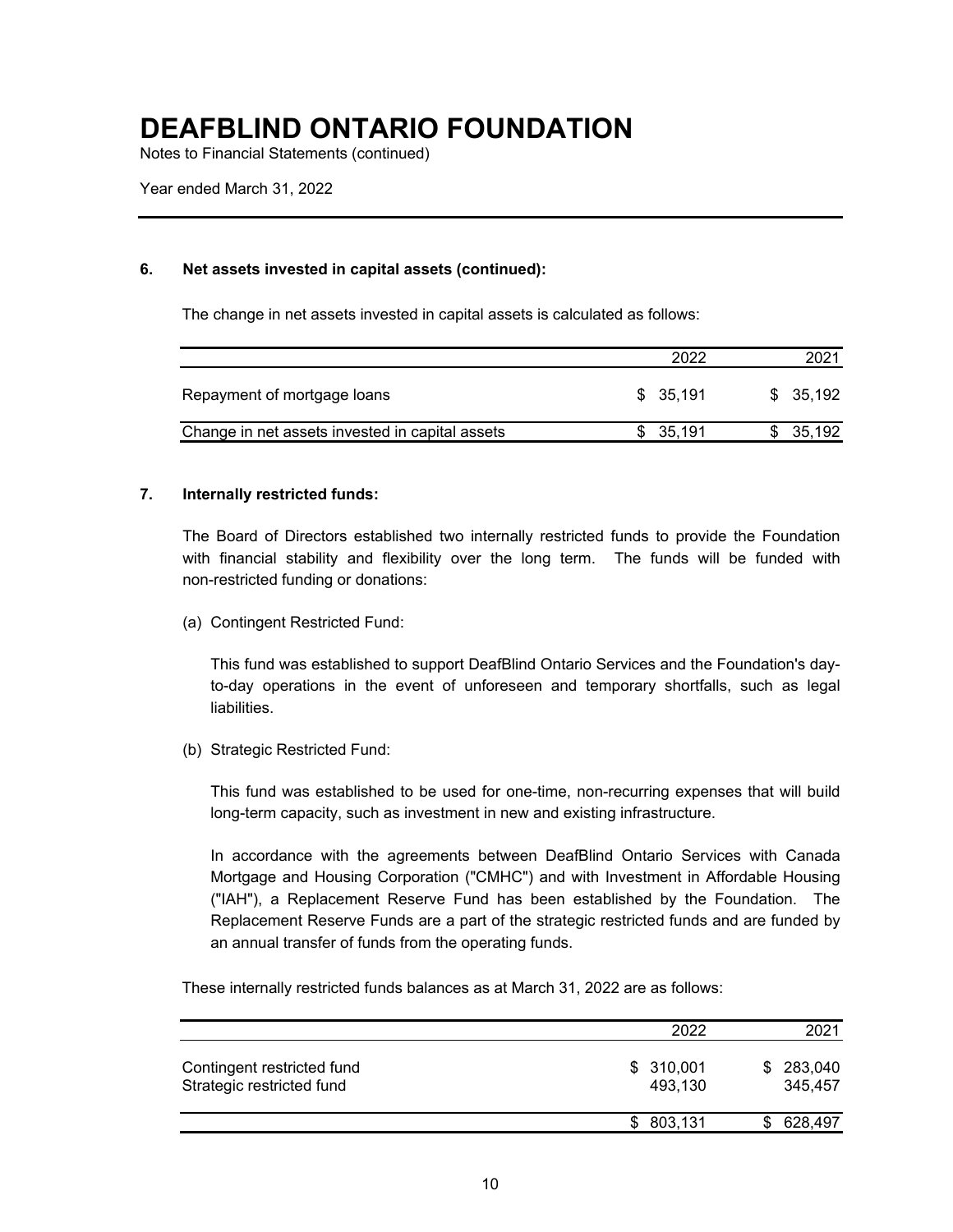Notes to Financial Statements (continued)

Year ended March 31, 2022

#### **8. Related party transactions and balances:**

The Foundation is controlled by DeafBlind Ontario Services by virtue of the governance structure.

Effective April 1, 2020, DeafBlind Ontario Services entered into various lease agreements with the Foundation to rent these properties and provide certain administrative support services to the Foundation in exchange for a service fee at an exchange amount agreed upon by both parties. Included in other income is \$90,000 (2021 - \$90,000) rental income received from DeafBlind Ontario Services during the year.

During the year, DeafBlind Ontario Services contributed nil (2021 - \$358,478) of restricted contributions to the Foundation. As at March 31, 2022, the entire contribution remains in deferred revenue.

During the year, the Foundation contributed \$57,000 (2021 - nil) to DeafBlind Ontario Services towards a mortgage payment.

During the year, on behalf of the Foundation, DeafBlind Ontario Services paid for and charged back certain expenses and administrative services. The Foundation also rents office space from DeafBlind Ontario Services for a fee. Included in operating expenses is \$1,846 (2021 - \$6,820) related to the rental of office space. Included in accounts payable and accrued liabilities is \$133,549 (2021 - \$123,153) of amounts due to DeafBlind Ontario Services.

In addition, an amount of \$41,608 (2021 - \$405,711) is receivable from the DeafBlind Ontario Services - Community Donation Fund.

Amounts due to/from DeafBlind Ontario Services are unsecured, non-interest bearing with no fixed terms of repayment.

Transactions are measured at the exchange amount of consideration established and agreed to by the related parties.